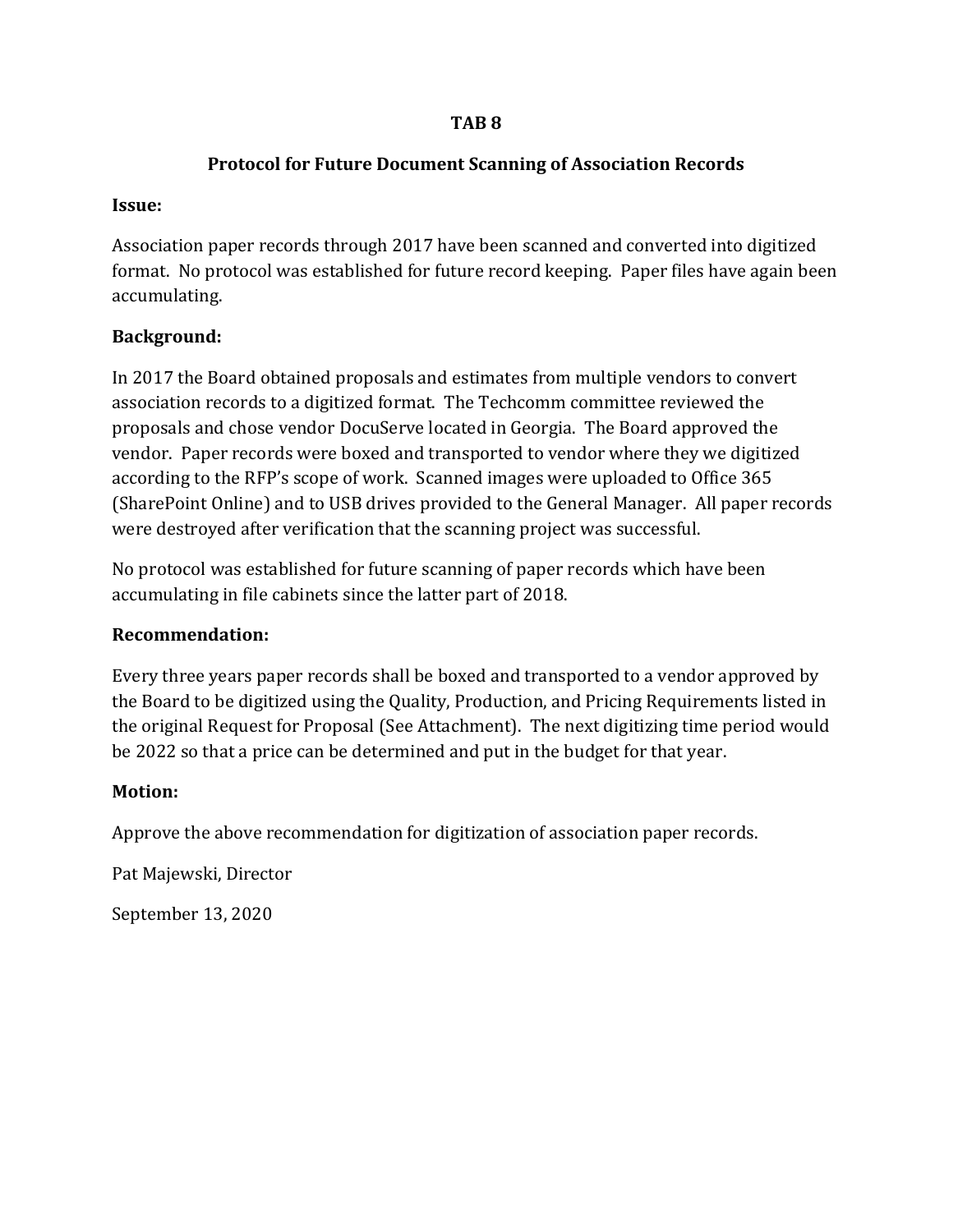# **Request for Proposals**

# **Document Scanning**

# **Purpose**

Lake Holiday Country Club Inc. (LHCC) is interested in obtaining proposals from qualified vendors to convert association records to a digitized format.

# **Background**

Lake Holiday Country Club is a gated community encompassing approximately 1900 acres located 15 miles northwest of Winchester, Virginia. The Lake Holiday Property Owners Association has been existence for over 40 years. During that time, the association has accumulated a large volume of records in paper format. These records are stored on-site in one or more facilities at Lake Holliday. The association is interested in converting the existing large volume of paper records into a more accessable digital format.

# **Scope of Work**

## **Offsite Scanning**

The selected Vendor will provide an estimated cost for performing all scanning at their facility. The Vendor will provide details on how they will pick-up, transport and handle all records, or provide specific desired shipping instructions. The Vendor will also provide details on the facility where records will be stored and the security features in place to protect the records and the confidential information within the records. The Vendor will also provide details on how the records will be securely destroyed only after receiving approval and verification that the scanning project is successful.

# **Quality, Production, and Pricing Requirements.**

For the following requirements will be taken into consideration to perform the scanning.

- The Vendor shall perform all "Document Preparation" as necessary to scan all files, which includes removing all staples and paperclips, straighten all folded paper and otherwise make the documents ready for processing.
- Scanned images shall be stored in an agreed-upon format and stored in 2 locations:
	- o Primary storage location: files will be uploaded to Microsoft Office 365 (SharePoint Online)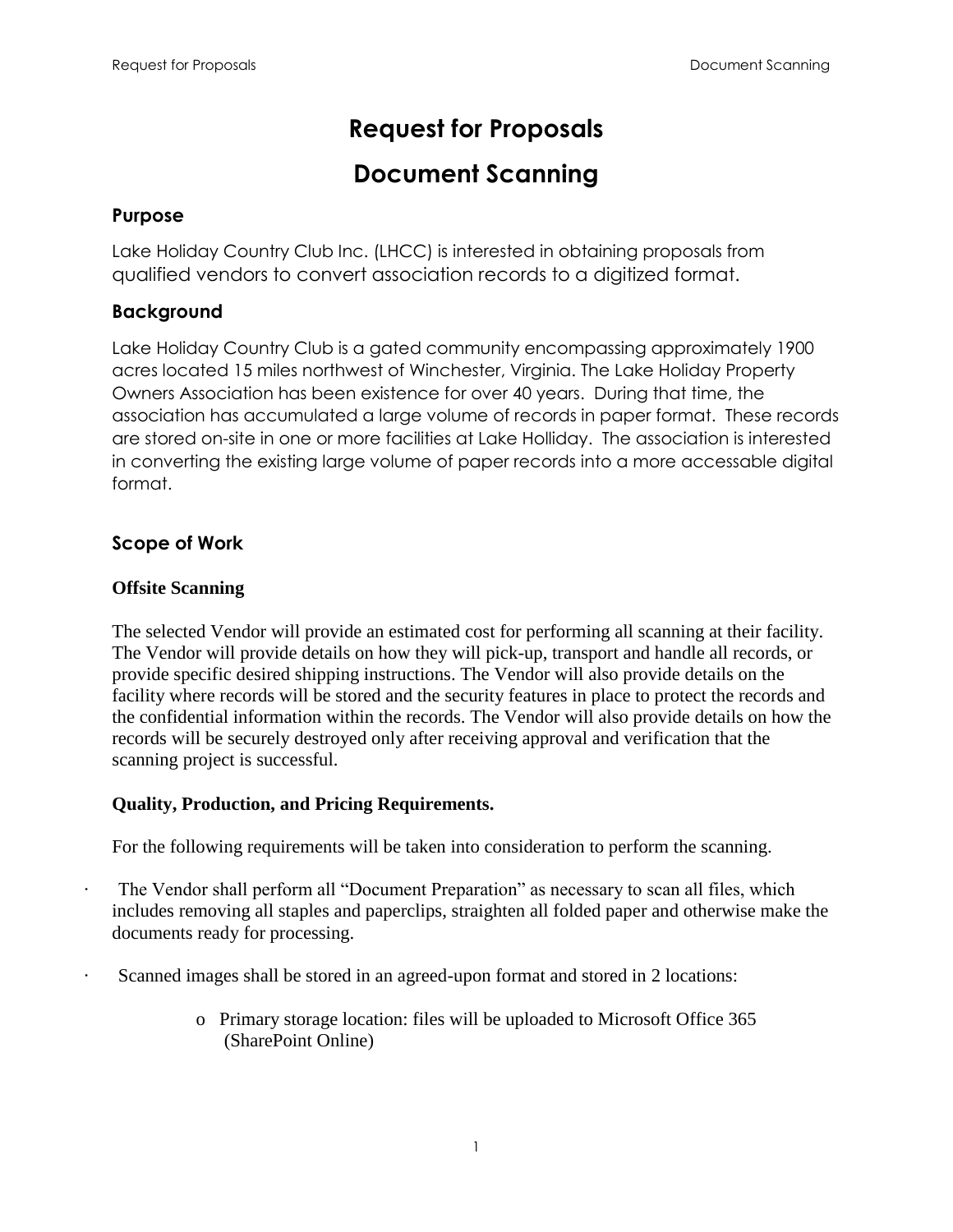- o Secondary storage location: files will be placed on a DVD or other appropriate approved read-only media for delivery. This media will be provided only after all scanning is completed as a 'permanent archive'.
- Each scanned image shall have a unique file name. This file naming convention will be agreed upon after an initial analysis and prior to scanning.
- Each scanned file shall have a unique set of metadata attached to it capturing, for example: Property location, owner name, contract type, vendor name, etc. The vendor is expected to work with our staff to recommend a metadata structure and hierarchy (Year, Type of Document, etc.).
	- o The Vendor is expected to provide specific guidance with recommendations for all required and optional SharePoint Online metadata columns.
	- o The Vendor is expected to upload and set all metadata columns for each scanned document appropriately within SharePoint Online. NOTE: we realize that the 'offline storage' (DVD/drive storage) will only contain file names and will not have metadata columns.
- · Documents shall be rotated to provide maximum readability, i.e. letters shall be in proper orientation when document is displayed without rotation.
- Vendor shall use 300 dpi or higher.
- The Vendor shall not scan blank documents.
- · The Vendor shall scan all documents in either black and white or gray scale.
- · Vendor shall perform a consistency check on 20% of the images. This includes image clarity, orientation, and accuracy.
- · Vendor shall be responsible for their own equipment, and must calibrate and maintain systems and ensure that scanning system is free from dust and other particles; maintain calibration through each shift; use appropriate technical targets and procedures as defined by manufacturer.
- · The vendor is responsible for reporting and discussing any problem images that cannot be captured to meet benchmark specifications.

#### **Specifications and Types of Records.**

- More than 95% of the records being scanned will be letter and legal size pages.
- There are several large document images that need scanned. The large documents are primarily architectural planning documents.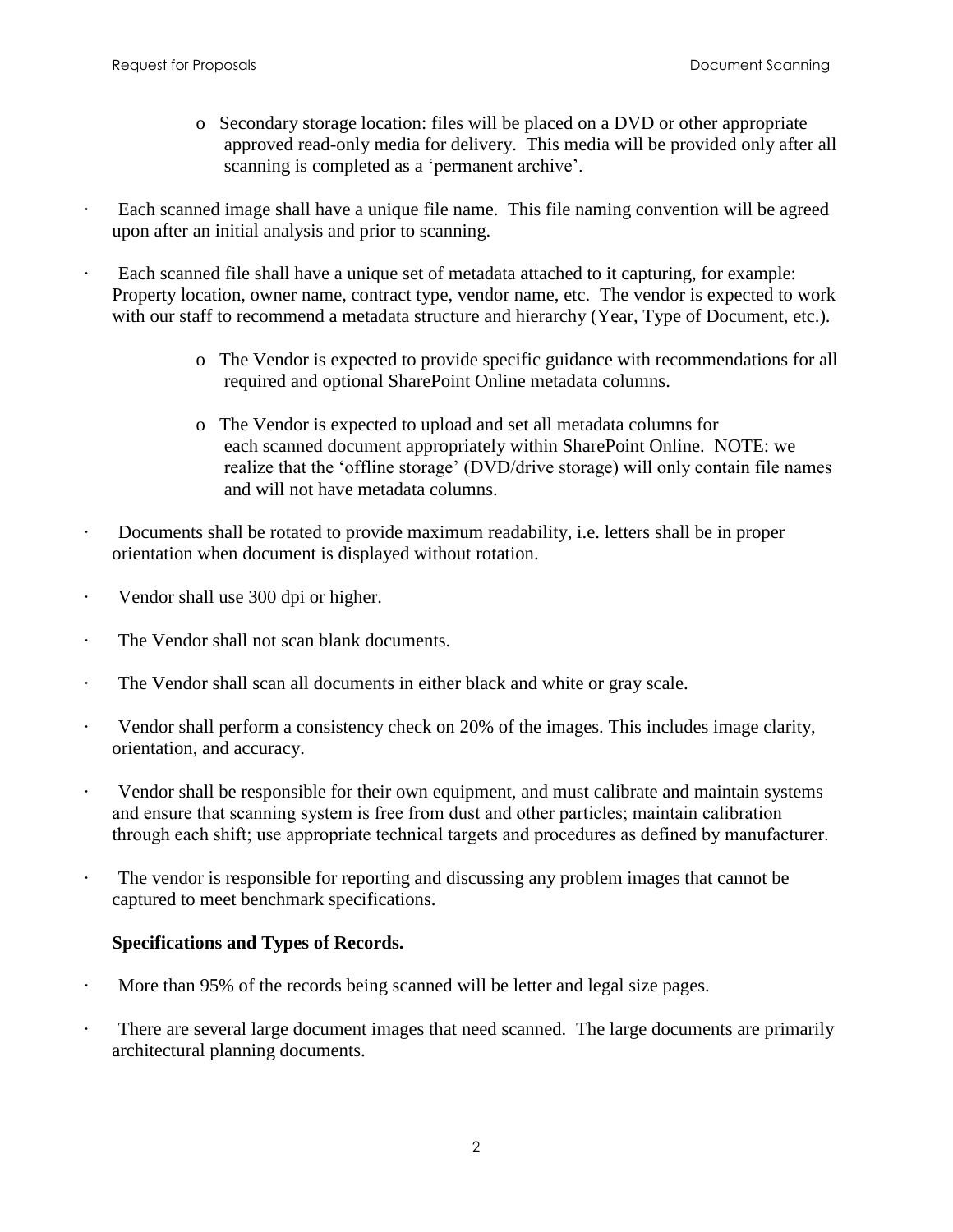Each file is clearly labeled within 'bank boxes', folders, files, and papers clips. There is a small likelihood that there will be irregular sized documents such as envelopes, post-it notes, etc. found within the files. Those are expected to be scanned as well.

Estimated Quantity of Records. There will be approximately XXXX Boxes of records that need to be scanned.

### **Proposal Preparation Requirements**

The offeror shall provide a summary of previous experience in conducting studies and analyses similar to those specified in this statement of work and a list of references knowledgeable about offeror's prior experience.

Offeror's proposal shall include a detailed schedule for accomplishing all tasks specified in the statement of work.

Proposals are due at the following address not later than 5:00 pm on TBD, 2017.

Lake Holiday Country Club, Inc 231 Redland Road Cross Junction, VA 22625

An electronic copy may be provided to [construction@lakeholidaycc.org.](mailto:construction@lakeholidaycc.org)

#### **SIGNED PROPOSAL CONSIDERED AN OFFER:**

Receipt of a signed proposal shall be considered an offer on the part of the Offeror. The terms, conditions and specifications of this proposal will become part of the contract, if the proposal shall be deemed approved and accepted by the Lake Holliday Homeowners Association Board. The Offeror to whom this project is awarded shall execute a written contract with the Lake Holiday Homeowners Association, to perform the work as outlined in these specifications and in accordance with all the conditions as described in this RFP.

#### **Proposal Evaluation Factors**

#### **AWARD OF BID:**

The Lake Holliday HOA Board, at its sole discretion, following an objective evaluation, intends to award this contract to the most responsible, responsive Offeror. Price will be a consideration but will not be the determining factor in our selection. The award of this contract will be based and granted on "**BEST VALUE." "BEST VALUE"** will allow the HOA Board to consider factors beyond pricing such as whether the responsible Offeror is able to meet and/or exceed the required specifications. **"BEST VALUE"** will permit and reflect prudent stewardship of HOA non-profit funds and trust. Award of the contract to one Offeror does not mean that the other proposals lacked merit. Award of the contract signifies that after all factors have been considered, the selected proposal was deemed most advantageous to the Lake Holiday Homeowners Association.